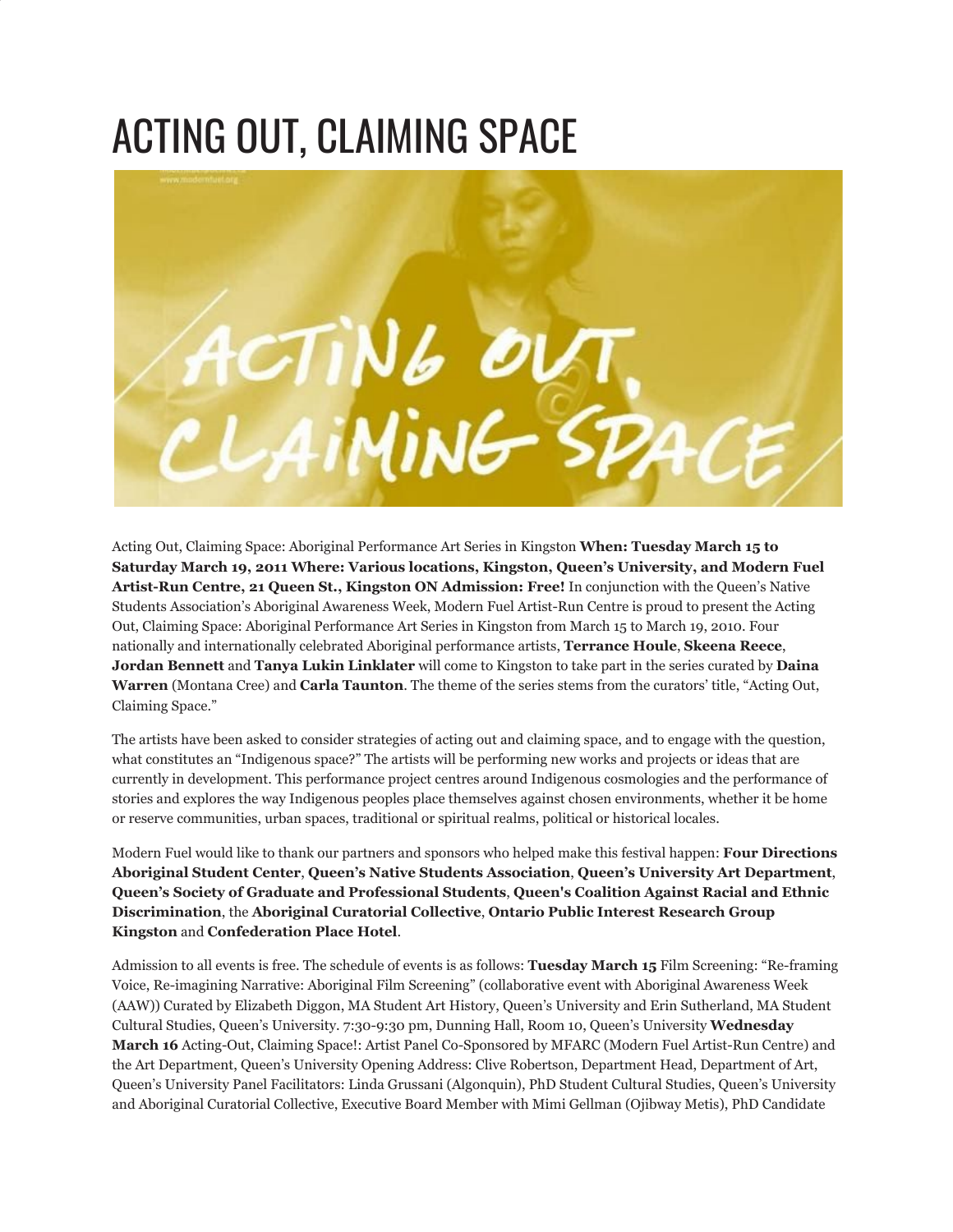Cultural Studies, Queen's University and the Aboriginal Graduate Co-ordinator 7:30-9:00 pm, Bio Science Building, Room1103, Queen's University **Thursday March 17** Tanya Lukin Linklater (Alutiiq) "Give me an A!" performance Meet at Union and University Blvd. (In front of the John Deutsch University Centre) 5:00-6:00 pm. **Friday March 18** Terrance Houle, (Blood) "iniiwahkiimah" Meet at MFARC (21 Queen Street) 7:00-8:30 pm Aboriginal Awareness Week and Acting-Out, Claiming Space Party! With DJ Bear Witness of A Tribe Called Red Grad Club, Queen's University 10:00 pm **Saturday March 19** Heather Igloliorte, (Inuit) "Building Relationships/Fostering Dialogue" Aboriginal Curatorial Collective, Executive Board Member Modern Fuel Artist Run Centre 12:30pm Jordan Bennett, (Mik'maq) "Pressure Flips" Co-Sponsored by the Aboriginal Curatorial Collective/ Collectif des Conservateurs Autochtone and MFARC Modern Fuel Artist Run Centre 1:00pm-5:00pm Sponsored by "Element Skateboards" Skeena Reece, (Tsimshian. Gitksan. Cree. Metis) "Tim Buck Two: Kingston's Free Zone and Banana Meditation Centre!" Kingston Market Square Amphitheatre 5:30-7:00pm

## Artists' Biographies

**Tanya Lukin Linklater**'s performance art and experimental choreography have been exhibited in Canada and United States. Her site-specific performances include frozen lakes, train containers, pulp mills, and city riverscapes. In 2009, she examined the controversial act of seal hunting for two performances: "Iqallusuurtartua" (for Le Lobe's Art Nomade) and "Isuwiq-waq" (curated by Daina Warren for LIVE Biennale). In her "aiya!" series, she embodies sounds of deconstructed Alutiiq language amidst a textile installation. "aiya!" will be exhibited in rural communities in NWT, northern Ontario, and Saskatchewan in 2011. Tanya Lukin Linklater lives on Lake Nipissing in Northern Ontario. She was awarded the Chalmers Professional Development Grant in 2010 and nominated for the K.M. Hunter Artist Award in 2011.

**Jordan Bennett** is a multi-disciplinary artist of Mi'kmaq decent who calls the west coast of Newfoundland home. His work is derived from a combination of popular and traditional cultural reflections, which he portrays through his passion for and knowledge of pop culture, traditional craft, and his own cultural practices. He has recently developed an affinity for language, mainly directed towards learning his ancestors native tongue of Mi'kmaq. Through the processes of sculpture, digital media, text based media, installation, painting, and endurance performance, he strives to push boundaries and play with the ideas of re-appropriation, reclamation, participation and the artifact within traditional aboriginal craft, ceremony, and contemporary culture.

**Skeena Reece** (Tsimshian. Gitksan. Cree. Metis. Woman. Artist. Administrator.) is a multi-disciplinary artist based on Vancouver Island and performance work may include, music, spoken word and videography. Founder of the Native Youth Artists Collective, she has worked in Arts Administration since 2005. A self-named 'Sacred Clown' influenced by her ancestors, she is a storyteller. Her work has extended overseas at the 2010 Sydney Biennale: Festival of Contemporary Art in Australia and at the Bbeyond Gallery in Belfast, Ireland. Performing at community art shows, the main stage or at a cabaret, she has recently released an inaugural music CD.

**Terrance Houle** is an internationally recognized interdisciplinary media artist and a member of the Blood Tribe. Involved with Aboriginal communities all his life, he has traveled to reservations throughout North America participating in Powwow dancing along with his native ceremonies. Houle utilizes at his discretion performance, photography, video/film, music and painting. Likewise Houle's practice includes tools of mass dissemination such as billboards and vinyl bus signage. His work has been exhibited across Canada, the United States, Australia, Europe and England. Terrance Houle lives and maintains his art practice and Aboriginal Youth Mentorship in Calgary, Alberta, Canada.

See images **[here](http://www.flickr.com/photos/modernfuel/sets/72157627015504488/)** of Terrance Houle, (Blood) "iniiwahkiimah"

See images **[here](http://www.flickr.com/photos/modernfuel/sets/72157626891108493/)** of the Artists Panel discussion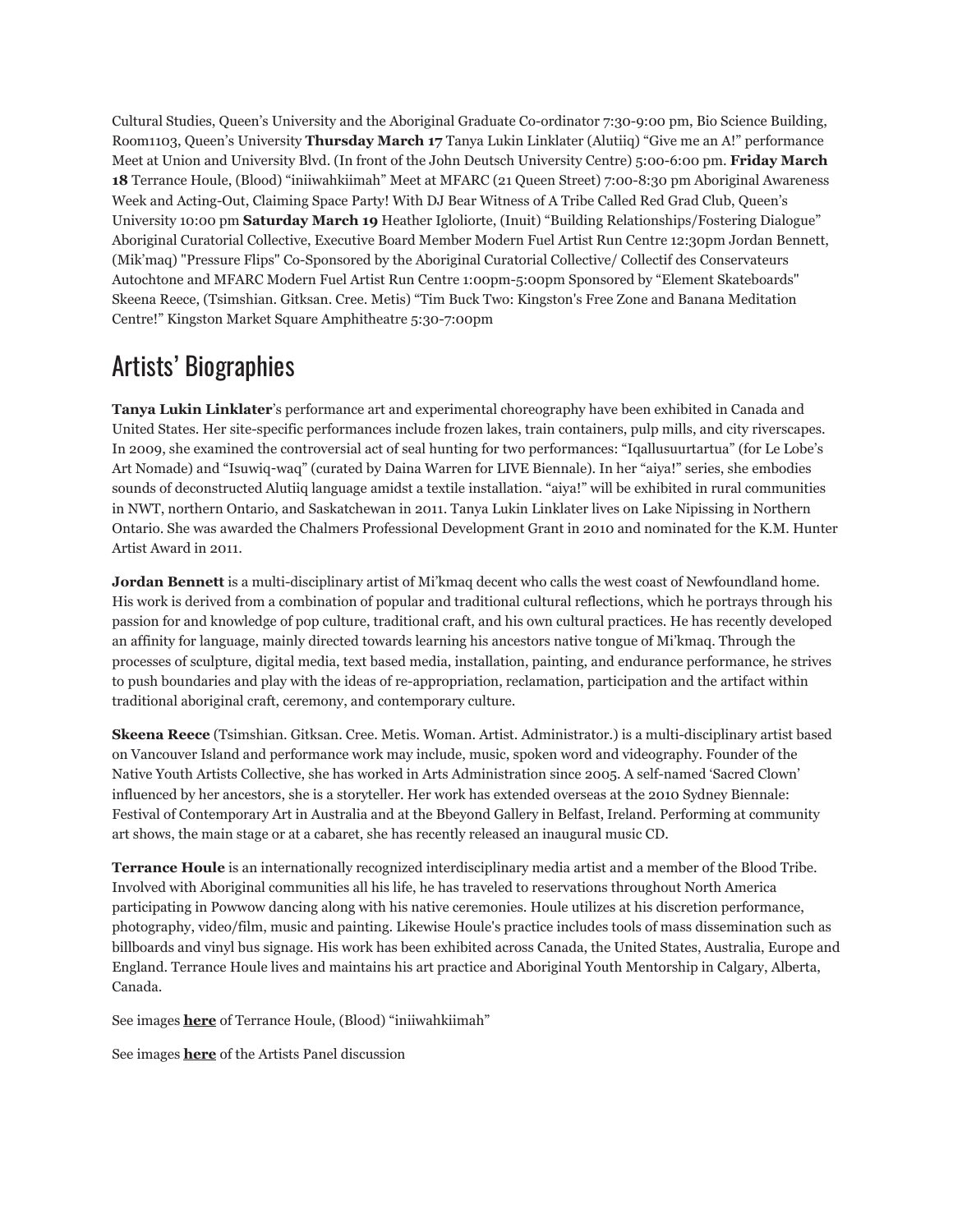See images **[here](http://www.flickr.com/photos/modernfuel/sets/72157626891281675/)** of Skeena Reece, (Tsimshian. Gitksan. Cree. Metis) "Tim Buck Two: Kingston's Free Zone and Banana Meditation Centre!"

See images **[here](http://www.flickr.com/photos/modernfuel/sets/72157626891148603/)** of Jordan Bennett, (Mik'maq) "Pressure Flips" Co-Sponsored by the Aboriginal Curatorial Collective/ Collectif des Conservateurs Autochtone and MFARC

See images **[here](http://www.flickr.com/photos/modernfuel/sets/72157627015390530/)** of Tanya Lukin Linklater (Alutiiq) "Give me an A!" performance

See images of **[feast](http://www.flickr.com/photos/modernfuel/sets/72157626890775437/)** and **[party](http://www.flickr.com/photos/modernfuel/sets/72157626890890799/)**

## Curators' Biographies

**Carla Taunton** is a PhD Candidate and a Teaching Fellow at Queen's University in the Department of Art. She is an alliance member of the Aboriginal Curatorial Collective and works as an independent curator. Her current research interests are Indigenous performance art and contemporary Indigenous visual culture; Indigenous resistance, interventions and activism in the arts; and globalization and decolonization theories. Her dissertation explores Indigenous performance art as acts of resistance and self-determination that participate in the project of decolonization. Recently, in June 2010, she worked as a statement gatherer at the National TRC Meeting in Winnipeg.

**Daina Warren** is of the Montana Cree Nation from Alberta. She received her BA in 2003, graduating from the Emily Carr Institute of Art and Design. In 2000, she was awarded the Canada Council for the Arts' Assistance to Aboriginal Curators for Residencies in the Visual Arts program to work at grunt gallery in Vancouver, BC, which then led to a permanent position with the artist-run centre as an associate curator and administrator until 2009. Warren has co-curated such projects as the New Forms Media Arts Festivals in 2004 and 2005 and the Earth Village for the World Urban Forum in 2006. She is also the curator of the online exhibitions "If these walls could talk" and "Contains Animal Byproducts," created for the CODE Screen 2010 Vancouver Olympics project. Warren has most recently been awarded the Canada Council Aboriginal Curatorial Residency, where she will be working at the National Gallery until the summer of 2011.

## Curatorial Essay

**Claiming the space by acting out!** Essay by Carla Taunton and Daina Warren Kingston is a city of almost 120,000 people and deemed a world heritage site by UNESCO. However, the city is highly regarded - not because it was once an important Indigenous trading post or that it is on the traditional territory of the Algonquin, Anishnabe, or Haudenosaune nations - but because it is the final stop along the Rideau Canal's 202-kilometre journey from Ottawa to Kingston. The city is also well-known for its colonial history with Loyalist roots; its housing of star-status inmates such as Russell Williams, Paul Bernardo, and Clifford Olsen; the large campus situated close to the town's centre is Queen's University; and this same location is one of Canada's major military and training bases. How does an Indigenous voice contend with these overarching histories and extreme social conditions that have formed this urban space? This was the curatorial intent behind the *Acting Out, Claiming Space: Aboriginal Performance Art Series*. Four artists, Jordan Bennett, Terrance Houle, Tanya Lukin Linklater, and Skeena Reece intervened with Kingston's public and private spaces from March 15th to 19th, 2011.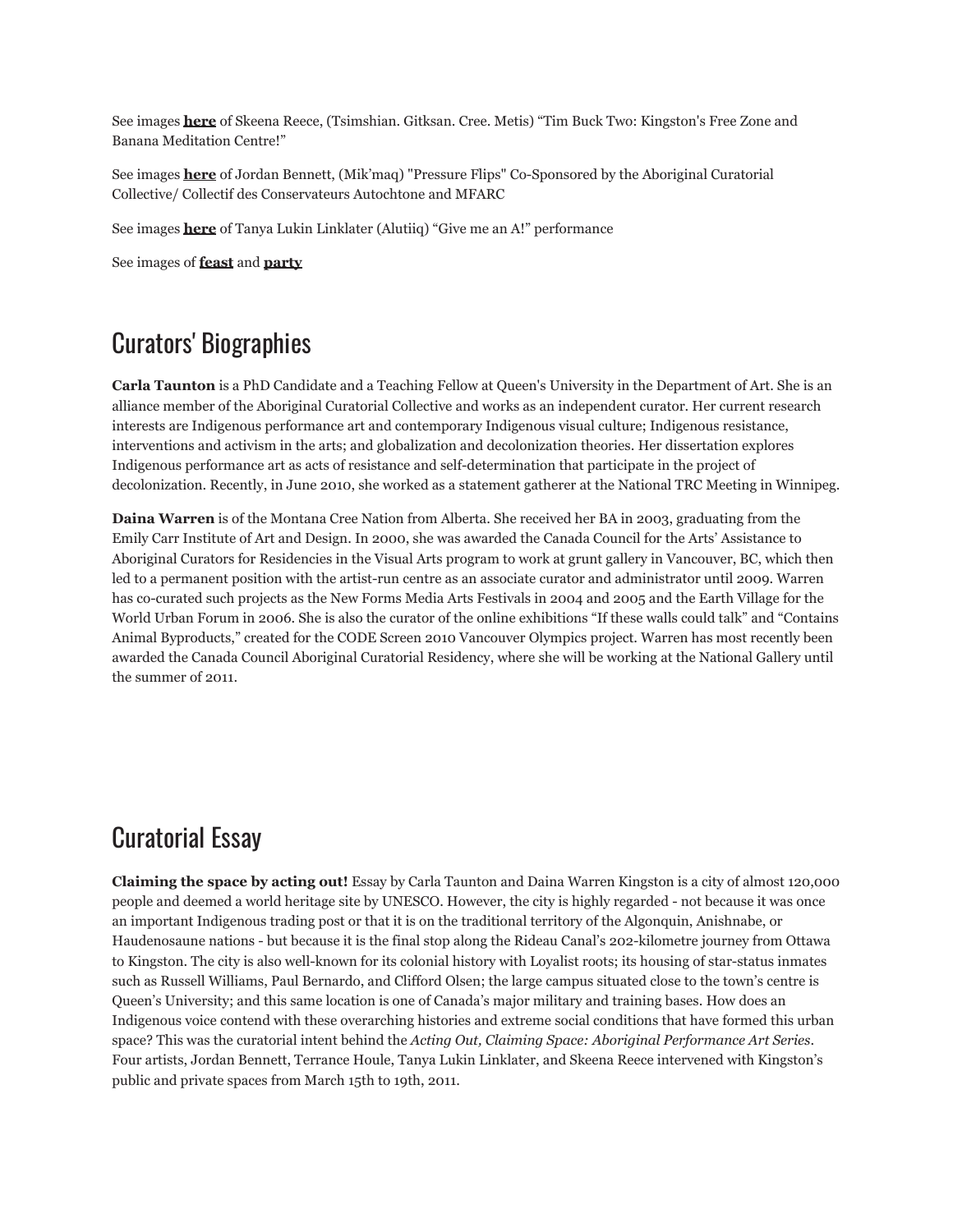**Tanya Lukin-Linklater**'s performance *Give Me an A!* launched the series on the corner of University Avenue and Union Street, on the Queen's campus. Dressed in a modified cheerleading costume with fur detailing, the artist incorporated a traditionally-based song she composed in her own Alutiiq language. Through gesture and voice, she abstracted her song piece, slowing the words into brief spoken sounds. This act of deconstructing or displacing her own Aboriginal language and traditional songs was a deliberate strategy alluding to her lived northern experience and connections to Alutiiq territory and her brief southern experience while studying in the lower United States. *Give Me An A!* included props of a snare drum, two megaphones, and the artist's chosen cheerleading dress, all of which were based from Lukin Linklater's past experiences with national sports games and her awareness of the fanatical mentality that follows these teams in the United States.

Another added reading of Lukin Linklater's abstraction of Alutiiq language also brings to the surface the loss of Indigenous cultural knowledge due to colonial processes and assimilist agendas, while significantly asserting the continuance of Aboriginal language despite North American settler-society's impact on many Native nations. However, her performance also occurred on the same day as St. Patrick's Day, the holiday that is now co-opted by Canadians as a free-for-all day of inebriation. In this aggressive situation there was a collective experience of claiming and protecting the corner for Lukin Linklater's performance. Over 50 audience members assisted in fending off young revelers celebrating St. Patrick's Day who not only tried to walk through the established performance area but also attempted to take her megaphones, play her drum, use her equipment, and drunkenly taunt her from across the street on the library steps. However, this claiming was then shifted back by the artist's own response to the students. In an assertive voice Lukin Linklater used her spoken Alutiiq language to challenge the youth to participate in a more meaningful dialogue with her. Through her megaphone, she turned to them and repeated numerous times in Alutiiq, "This is our land; this is our village; this is our home." The artist not only claimed her immediate space as an Indigenous context but also, in doing so, claimed a space for First Nations students and their experiences on the Queen's campus.

On the second night of the series, **Terrance Houle** performed *Iiniiwawkiimah*. The audience was asked to meet at Modern Fuel and at dusk was guided to the parking lot behind the gallery. In this vacant area of the lot, the artist had set up a video projection, which presented images of the Plains landscape interspersed with images of buffalo. The video was projected onto a protruding stonewall, which framed Houle's performance space. As the audience procession entered into the area, they encountered the artist on acoustic guitar accompanied by two performance assistants, Chris Trimmer on drums and Jordan Bennett dancing with Pow Wow bells. The artist and drummer continued to play soft ambient music, while Bennett remained dancing, lasting approximately 10 minutes. As the music built to a crescendo, the images of buffalo became more prevalent. At that moment, Houle stood up and changed in front of the audience from his black suit, white shirt, and black tie into his red loincloth and beaded breastplate. This transition from his fully clothed body in a suit to half-clothed in a loincloth was arguably a performance strategy to focus the audiences' attention to Houle's Aboriginal presence and identity.

Next, the artist walked to a darkened corner of the alley where he discovered blankets from recent street occupants. By chance, he chose a wool blanket with the iconic coloured stripes of Hudson Bay point blankets. While holding the dirty wet blanket, Houle backed into the crowd shaking it out, at which point, the drummer and dancer ceased their actions. Houle then took a moment to ready himself and charged at the stonewall yelling in Blackfoot and commenced to herd the projected buffalo. After this intense act, the artist threw the blanket and himself onto the gravel, and in chorus the visual representation transitioned to the buffalo running away from him. Houle lay in a heavy silence for several minutes. The audience was then left to consider the absence of his performing body and the presence of his motionless body. *Iiniiwawkiimah* revealed the interconnections between Aboriginal identities, histories, and lands. Houle put forward heavily weighted notions around the urban pressures placed on Indigenous peoples by incorporating the cloth remnants from the alley, which was originally from an Aboriginal occupant.

In addition to the historic violence experienced by Indigenous peoples and the lack of recognition around Aboriginal issues, Houle brought awareness to the apathy directed towards Indigenous peoples' experiences through his act of heaving his body onto the ground: his intention was to reference a fallen warrior. Houle's work also references a connection between historical remembrances of past losses and the loss experienced in communities today. The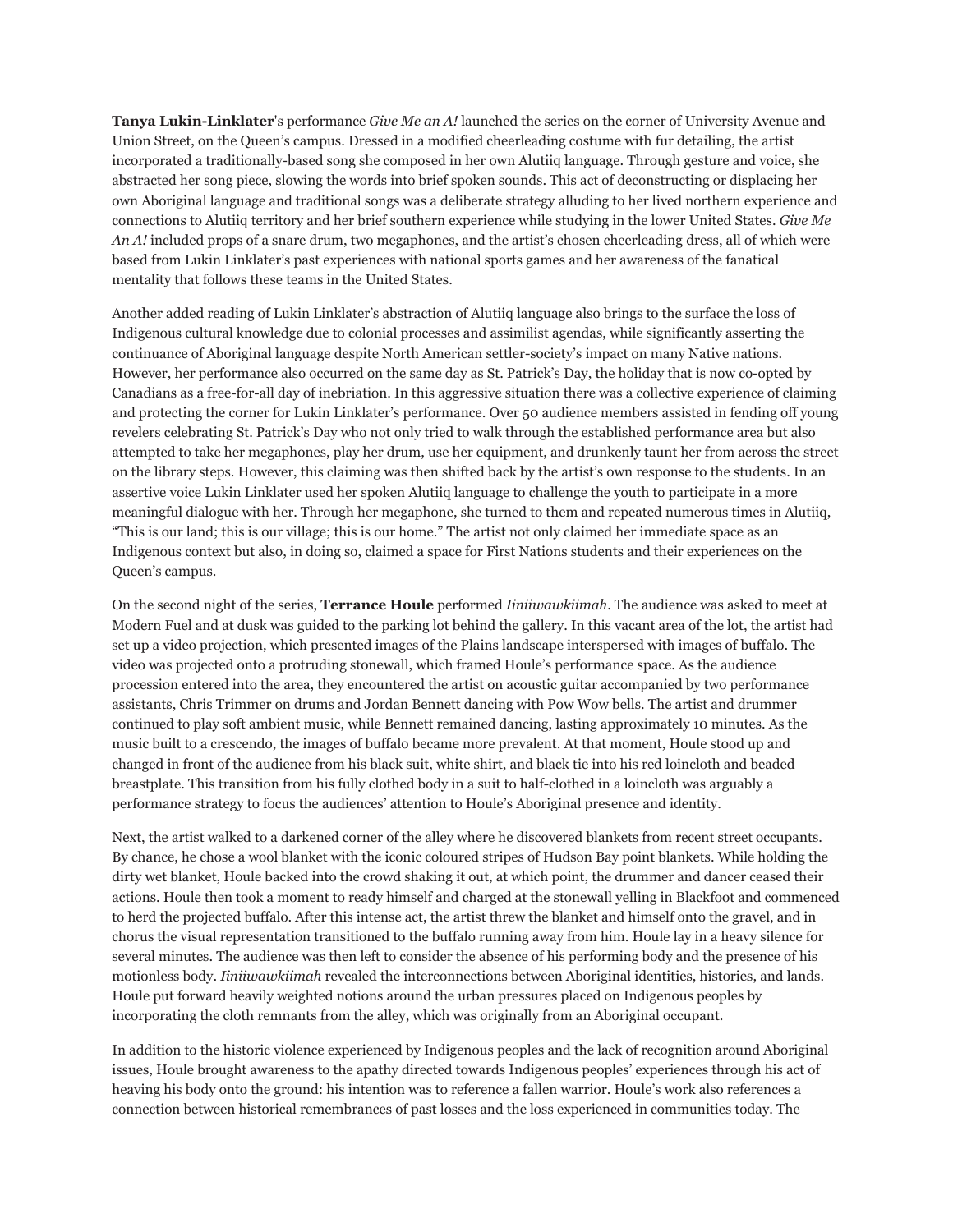image of the buffalo symbolized Houle's honoring of the buffalo, by working two-fold. First, the title is taken from his same Blackfoot name, Iiniiwawkiimah (which translated into English means Buffalo Herder). Secondly, the images initiated ideas around the decimation of the buffalo and parallels the larger context of colonial violence and resilience of Aboriginal peoples. *Iiniiwawkiima* is an act of resistance, by looking at the ideas of cultural continuance through creating a site of Indigenous self-determination and claiming space for recognition of urban Aboriginal experiences.

**Jordan Bennett** performed during the afternoon of the last day of the performance series. His piece was one of physical endurance and he co-opted and claimed the empty confines of Modern Fuel's gallery space. The artist began a four-hour long action incorporating minimal performance tools, which included a bench, a street sign placed on its side, his skate gear, and speakers. *Pressure Flips* began with Bennett pulling objects from his backpack to prepare himself for the performance. During the anticipation of watching the artist emptying his bag, Bennett revealed a white laptop from its contents. He then began the actions of changing his Expo's hat to a Chicago Black Hawks hat, donning a wooden beaded necklace of an iconic Indian Brave profile in headdress, and plugged his red headphones into the computer. At this time, while the artist was mentally gearing up, the audience was unable to hear his personal musical playlist. He further prepared by changing his watches, and taking off his skate shoes to begin customizing the moccasins that were in his bag, cutting gel shoe inserts for his leather-beaded footwear. Bennett was then transformed into his performative self. He tested out his customized moccasins by jumping up and down a few times to check their resilience and durability. Next, he prepared and sanded the skateboard deck, which was adorned with a graphic image of an Indian Brave. His actions took the audience to the imagined space of a skate park yet everyone was pulled back into the reality of the gallery space once he took off the headphones and plugged the computer into the speakers to amplify the music for everyone to experience.

Over the course of *Pressure Flips*, the artist ollied, grinded, and kickflipped his way back and forth within the gallery. Throughout the performance, Bennett's fatigue began to build. Witnessing his physically and repetitive laborious actions of skating and falling brought forward an overarching theme of Pressure Flips: the interconnections between failure and defeat with resilience and continuance. The artist challenged this defeat of exhaustion by inviting anyone to participate, including: Terrance Houle, Tanya Lukin Linklater and Duane Linklater, Carla Taunton, Daina Warren, the video documenter, and other audience members who dropped by the gallery to watch the performance. At approximately 4:00 pm the artist was physically spent and could no longer perform, mostly due to the unexpected result of his inability to control his skate actions due to the slippery gallery surface. Bennett then sat down, and reversed all his preparatory actions, changed out of his moccasins to his sneakers, put his original watch back on, took off the necklace, and changed hats.

Pressure Flips was a site for reclaiming stereotypical cultural identifiers like that of the Indian warriors on his necklace and skateboard. His performance context engaged the audience to consider self-positioned notions of Indigenous identities and to push boundaries in terms of popular understandings of Indigenous spaces beyond the limitations of the reserve to include urban environments or geographies, like the skate park and contemporary art gallery.

The most esoteric work of the series was performed by **Skeena Reece**, titled *Tim Buck Two: Kingston's Free Zone and Meditation Centre*, which concluded the Acting Out, Claiming Space series. This performance took place in the outdoor amphitheatre at Kingston's city square. After Bennett's performance, the audience meandered over to the square to come upon Reece and her two assistants, Breanne Oryschak and Erin Milliken, setting out plastic shopping bags full of unidentifiable objects and constructing a seating area for the artist's transformation into the "Red Buddha." A temporary picnic tent was already set up, and from the back of it, a radio was blaring music from Kingston's local University radio station, CFRC. As the audience gradually filed into the cement auditorium, Reece began to take notice of people. Once everyone was settled, she began to communicate with individual people through minimal hand gestures, nods, and eye contact, while handing out assorted items for each person to hold. She gave away plastic leaves and flowers, glass candleholders in the shape of lotuses, badminton birdies to be poked with wooden skewers, q-tips to clean the ears, and shared her bottled drinking water. This went on for about 45 minutes until she had handed everything out, at which point she then began to change from an oversized hoodie and black